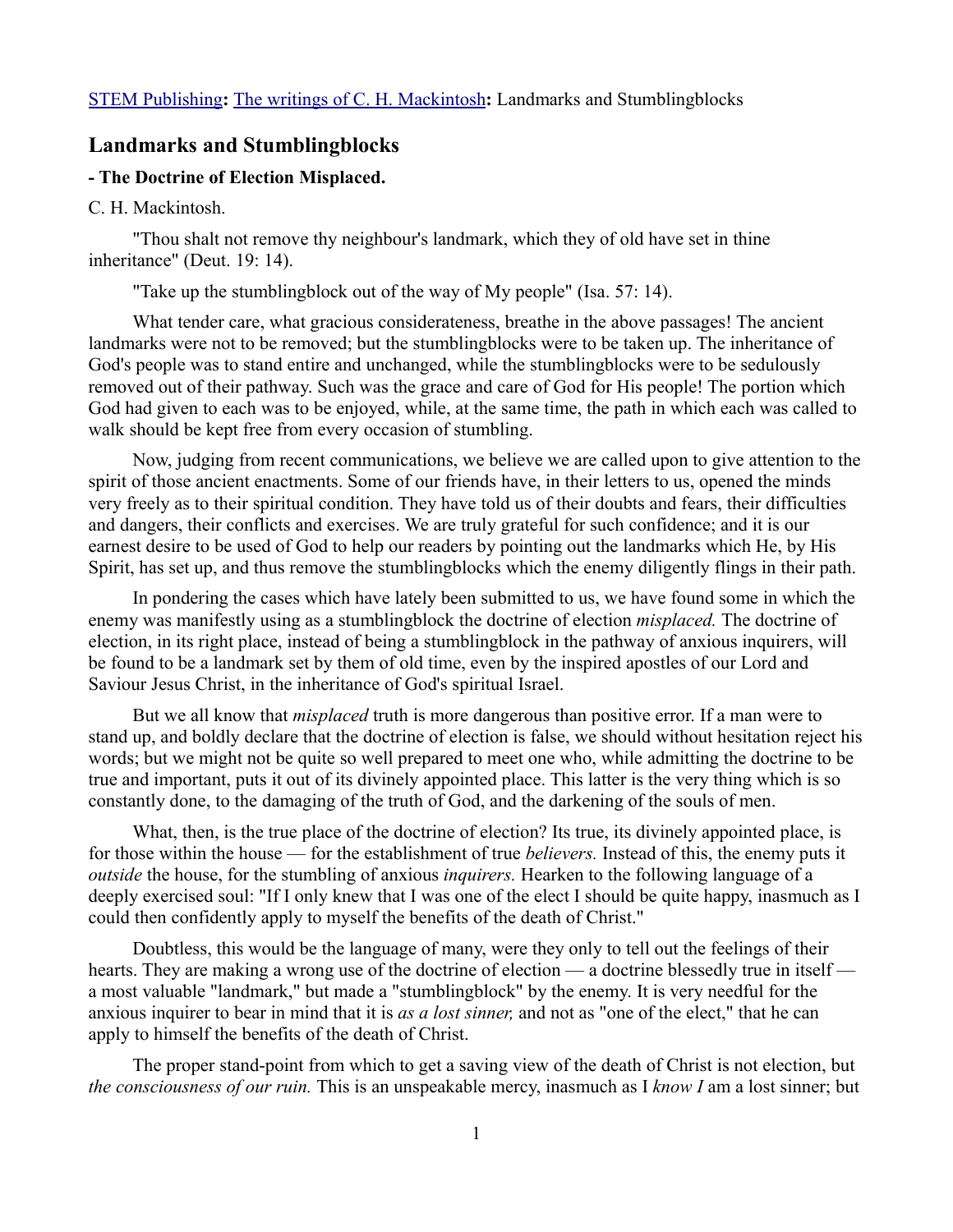I do *not* know that I am one of the elect, until I have received, through the Spirit's testimony and teaching, the glad tidings of salvation through the blood of the Lamb. Salvation — free as the sunbeams, full as the ocean, permanent as the throne of the eternal God — *is preached* to me, *not* as one of the elect, but as one *utterly lost,* guilty, and undone; and when I have received this salvation there is conclusive evidence of my election.

"Knowing, brethren beloved, your election of God; for our gospel came not unto you in word only, but also in power, and in the Holy Ghost, and in much assurance" (1 Thess. 1: 4-5). Election is not my warrant for accepting salvation; but the reception of salvation is the proof of election. For how is any sinner to know that he is one of the elect? Where is he to find it? It must be a matter of divine revelation, else it cannot be a matter of faith. But where is it revealed? Where is the knowledge of election made an indispensable prerequisite, an essential preliminary, to the acceptance of salvation? Nowhere, in the Word of God. My only title to salvation is, that I am a poor guilty, hell-deserving sinner. If I wait for any other title, I am only removing a most valuable landmark from its proper place, and putting it as a stumblingblock in my way. This, to say the least of it, is very unwise.

But it is more than unwise. It is positive opposition to the Word of God; not only to the quotations which stand at the head of this paper, but to the spirit and teaching of the entire volume. Hearken to the risen Saviour's commission to His first heralds: "Go ye into all the world, and preach the gospel to *every* creature" (Mark 16: 15). Is there so much as a single point, in these words, on which to base a question about election? Is any one, to whom this glorious gospel is preached, called to settle a prior question about his election? Assuredly not.

"All the world" and "every creature" are expressions which set aside every difficulty, and render salvation as free as the air, and as wide as the human family. It is not said, "Go ye into a given section of the world, and preach the gospel to a certain number." No; this would not be in keeping with that grace which was to be proclaimed to the wide, wide world. When the law was in question, it was addressed to a certain number, in a given section; but when the gospel was to be proclaimed, its mighty range was to be, "All the world," and its object, "Every creature."

Again, hear what the Holy Ghost saith, by the apostle Paul: "This is a faithful saying, and worthy of *all* acceptation, that Christ Jesus came into the world to save *sinners"* (1 Tim. 1: 15). Is there any room here for raising a question as to one's title to salvation? None whatever. If Christ Jesus came into the world to save sinners, and if I am a sinner, then I am entitled to apply to my own soul the benefits of His precious sacrifice. Ere I can possibly exclude myself therefrom I must be something else than a sinner. If it were anywhere declared in Scripture that Christ Jesus came to save only the elect, then clearly I should, in some way or another, prove myself one of that number, ere I could make my own the benefits of His death. But, thanks be to God, there is nothing the least like this in the whole gospel scheme.

"The Son of man is come to seek and to save that which was *lost"* (Luke 19: 10). And is not that just what I am? Truly so. Well then, is it not from the standpoint of a lost one that I am to look at the death of Christ? Doubtless. And can I not, while contemplating that precious mystery from thence, adopt the language of faith, and say, "He loved *me,* and gave Himself for *me"?* Yes, as unreservedly and unconditionally as though I were the only sinner on the surface of the globe.

Nothing can be more soothing and tranquillising to the spirit of an anxious inquirer than to mark the way in which salvation is brought to him in the very condition in which he is, and on the very ground which he occupies. There is not so much as a single stumblingblock along the entire path leading to the glorious inheritance of the saints — an inheritance settled by landmarks which neither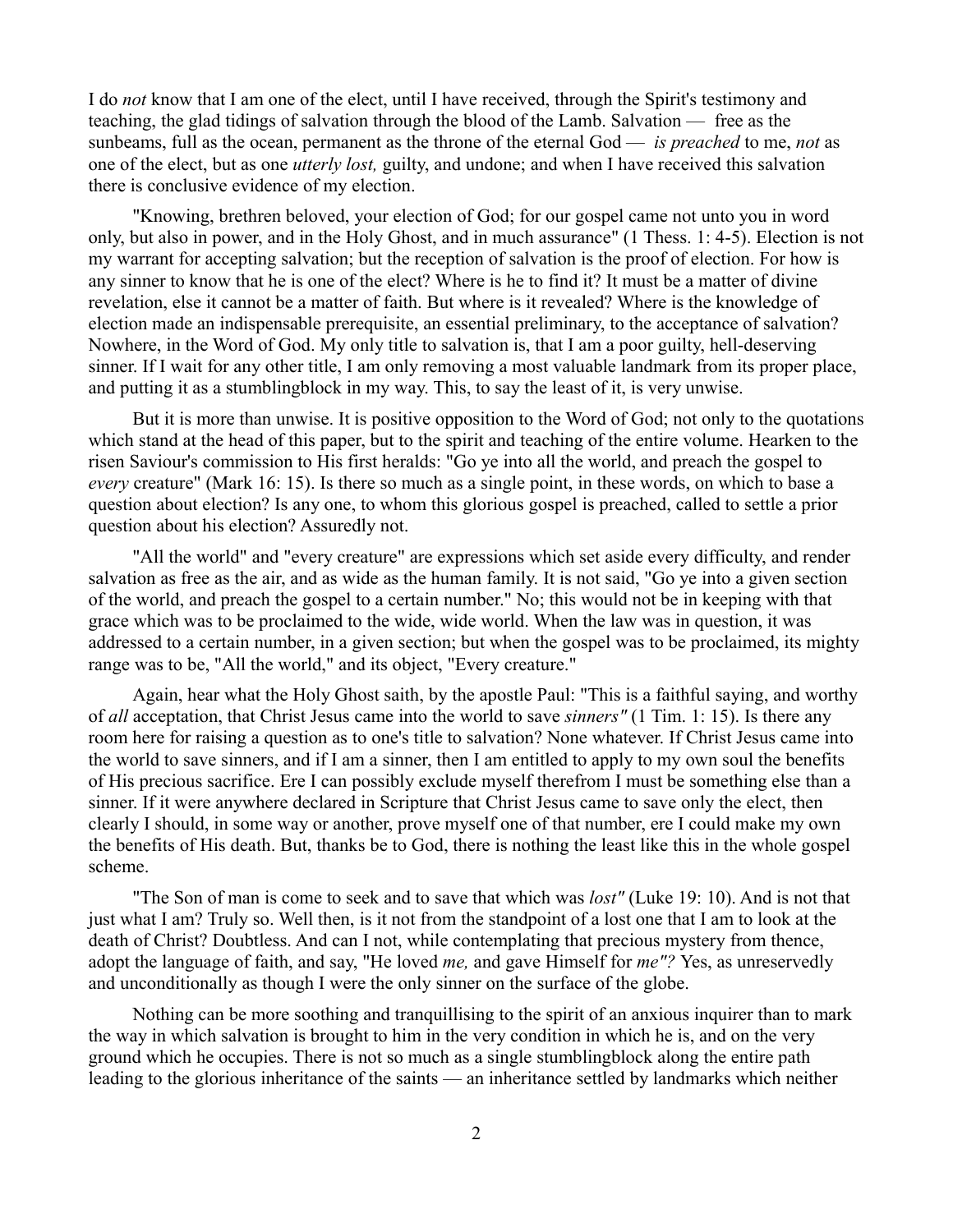men nor devils can ever remove.

The God of all grace has left nothing undone, nothing unsaid, which could possibly give rest, assurance, and perfect satisfaction to the soul. He has set forth the very condition and character of those for whom Christ died, in such terms as to leave no room for any demur or hesitation. Listen to the following glowing words: "For when we were yet *without strength,* in due time Christ died *for the ungodly."* "But God commendeth His love toward us, in that *while we were yet sinners,* Christ died for us." "For if, *when we were enemies,* we were reconciled to God by the death of His Son" (Rom. 5: 6, 8, 10).

Can anything be plainer or more pointed than these passages? Is there a single term made use of which could possibly raise a question in the heart of any sinner as to his full and undisputed title to the benefits of the death of Christ? Not one. Am I "ungodly?" It was for such Christ died. Am I "a sinner?" It is to such that God commendeth His love. Am I "an enemy?" It is such God reconciles by the death of His Son.

Thus all is made as plain as a sunbeam; and as for the theological stumblingblock caused by misplacing the doctrine of election, it is entirely removed. It is as a sinner I get the benefit of Christ's death. It is as a lost one I get a salvation which is as free as it is permanent, and as permanent as it is free. All I want, in order to apply to myself the value of the blood of Jesus, is to know myself a guilty *sinner.* It would not help me the least in this matter to be told that I am one of the elect, inasmuch as it is not in that character God addresses me in the gospel, but in another character altogether, even as a *lost* sinner.

But then, some may feel disposed to ask, "Do you want to set aside the doctrine of election?" God forbid. We only want to see it in its right place. We want it as a landmark, not as a stumblingblock. We believe the evangelist has no business to *preach* election. Paul never preached election. He *taught* election, but he preached Christ. This makes all the difference. We believe that no one can be a proper evangelist who is, in any wise, hampered by the doctrine of election misplaced. We have seen serious damage done to two classes of people by preaching election instead of preaching Christ. Careless sinners are made more careless still, while anxious souls have had their anxiety intensified.

These, surely, are sad results, and they ought to be sufficient to awaken very serious thoughts in the minds of all who desire to be successful preachers of that free and full salvation which shines in the gospel of Christ, and leaves all who hear it without a shadow of an excuse. The grand business of the evangelist is to set forth, in his preaching, the perfect love of God, the efficacy of the blood of Christ, and the faithful record of the Holy Ghost. His spirit should be entirely untrammelled, and his gospel unclouded. He should preach a present salvation, free to all, and stable as the pillars which support the throne of God. The gospel is the unfolding of the heart of God as expressed in the death of His Son, recorded by the Holy Spirit.

Were this more carefully attended to, there would be more power in replying to the oft-repeated objection of the careless, as well as in hushing the deep anxieties of exercised and burdened souls. The former would have no just ground of objection; the latter, no reason to fear. When persons reject the gospel on the ground of God's eternal decrees, they are rejecting what is *revealed* on the ground of what is *hidden.* What can they possibly know about God's decrees? Just nothing. How then can that which is secret be urged as a reason for rejecting what is revealed? Why refuse what *can* be known, on the ground of what *cannot?* It is obvious that men do not act thus in cases where they wish to believe a matter. Only let a man be willing to believe a thing, and you will not find him anxiously looking for a ground of objection. But alas! men do not want to believe God. They reject His precious testimony